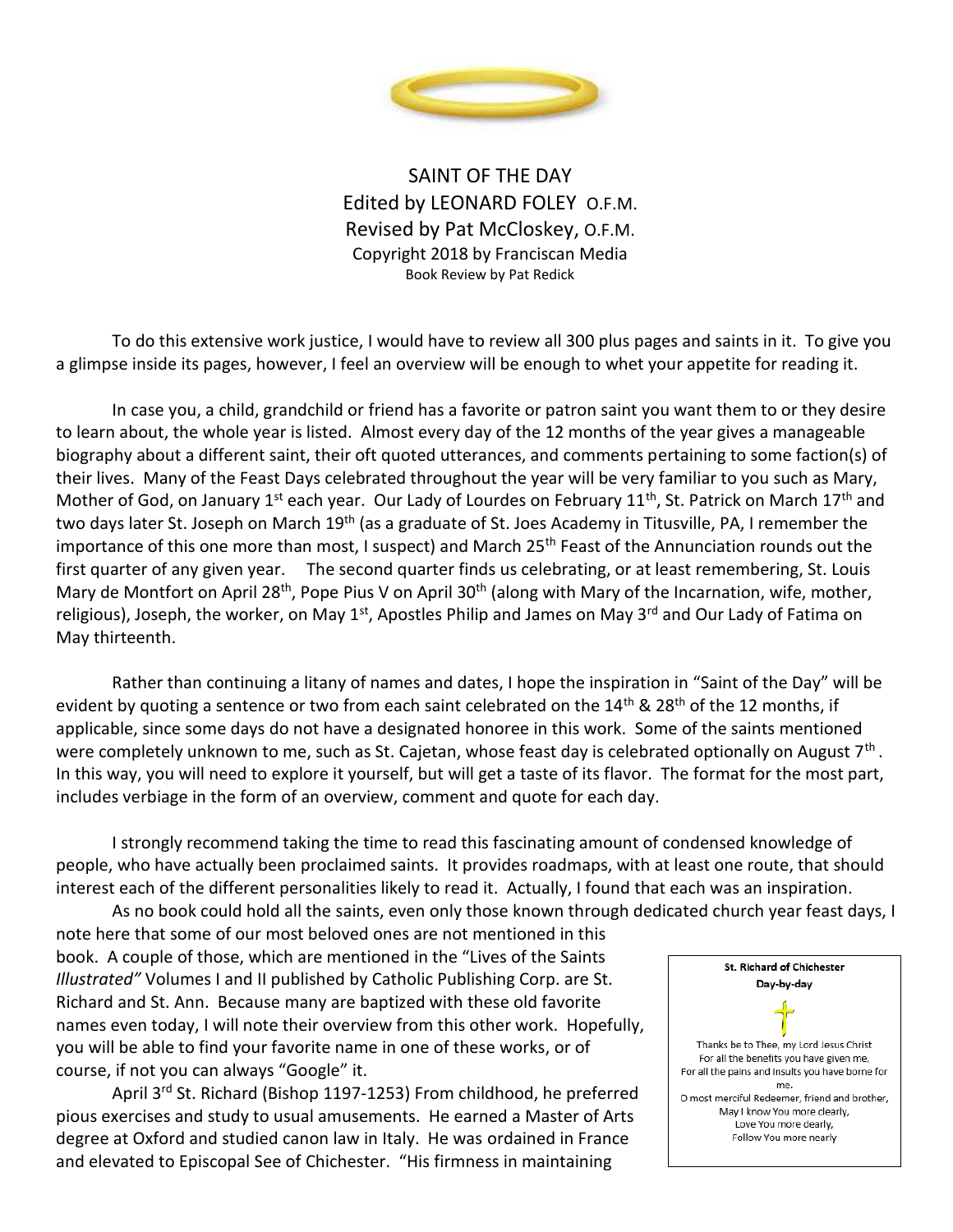ecclesiastical discipline and his charity to the poor commanded great admiration." He was canonized in 1262 by Pope Urban IV.

February 7<sup>th</sup>- St. Richard of Lucca (King) Interestingly, little is known about him, except that his three children reached sainthood. He took Willibald, who had become a Benedictine monk and Wunibald, a saintly man, on a pilgrimage to Rome despite many hardships. In 722, exhausted from this trip, he died in Lucca, Italy. There is still devotion to him there. His sons helped their uncle St. Boniface evangelize Germany. "His daughter (name not given) became abbess of Heidenheim and ran a school for children of Frankish nobles."

May 29 - Blessed Richard Thirkeld (Martyr) At a very advanced age, he was ordained a priest and sent to the area around York. There he was arrested for being a priest and imprisoned and for hearing confessions, he was condemned to death. "The saint accepted his sentence with evangelical joy…" He was hanged in 1583 and beatified by Pope Leo XIII in 1886.

July 26 – St. Ann Patroness of Christian Mothers, along with her husband, St. Joachim were the parents of the Blessed Virgin Mary. Although there is not much known about them, from early Christian times, she has been honored with churches named after her, especially in the Eastern Rite. She is often depicted teaching her daughter to read the scriptures.

As the mother of three and grandmother of eleven, I often say a quick prayer asking for her to intercede in a variety of needs.

January 14<sup>th</sup>- does not have a listed saint, so will use St. Hilary, whose feast day is January 13<sup>th</sup>, (Bishop & Doctor 315?-368). "This immovable defender of orthodoxy was very gentle in reconciling the Bishops of France who, in fear of ignorance, had accepted the Arian Creed which denied Christ's Divinity".

January 28<sup>th</sup>-Thomas Aquinas (Priest and Doctor 1225-1274) Is known for his writings, which "are pervaded with unity, harmony, and continuity of faith and reason, of revealed and natural human knowledge". His greatest work, I believe, is "Summa Theologiae".

February 14<sup>th</sup>-Cyril Monk (d 869) & Methodius Bishop (d 884) were two Greek brothers, who ultimately became missionaries, teachers, and patrons of the Slavic people. "…provided that the substantial unity of the Roman Rite is maintained, the revision of liturgical books should allow for legitimate variations and adaptations to different groups, religions, and peoples, especially in mission lands" (from *Constitution on the Sacred Liturgy,37,38)*

February 23<sup>th</sup> -St. Polycarp Bishop & Martyr (d156) Quote from his letter to the Philippians "Stand fast, therefore, in this conduct and follow the example of the Lord 'firm and unchangeable in faith, lovers of the brotherhood, loving each other, united in truth,' helping each other with the mildness of the Lord, despising no man" .

March 17 -Patrick Bishop (415?-493?) What distinguishes St. Patrick is the durability of his efforts. His work spreading Christianity to Ireland and its missionaries work was greatly responsible for converting most of Europe. His quote "Christ shield me this day" and paraphrased from the Breastplate of St. Patrick is ….

> CHRIST be with me, before me, behind me, in me, beneath me, above me, on my right and my left, when I lay down, when I arise, in the heart of every person who thinks of me, in the eye that sees me and the ear that hears me.

March 25<sup>th</sup>- Annunciation of the Lord This Feast day focuses on "God has become one of us". "Together with Jesus, the privileged and blessed Mary is the link between heaven and earth….She exemplifies what the Church and every member of the Church are meant to become." The comment section encourages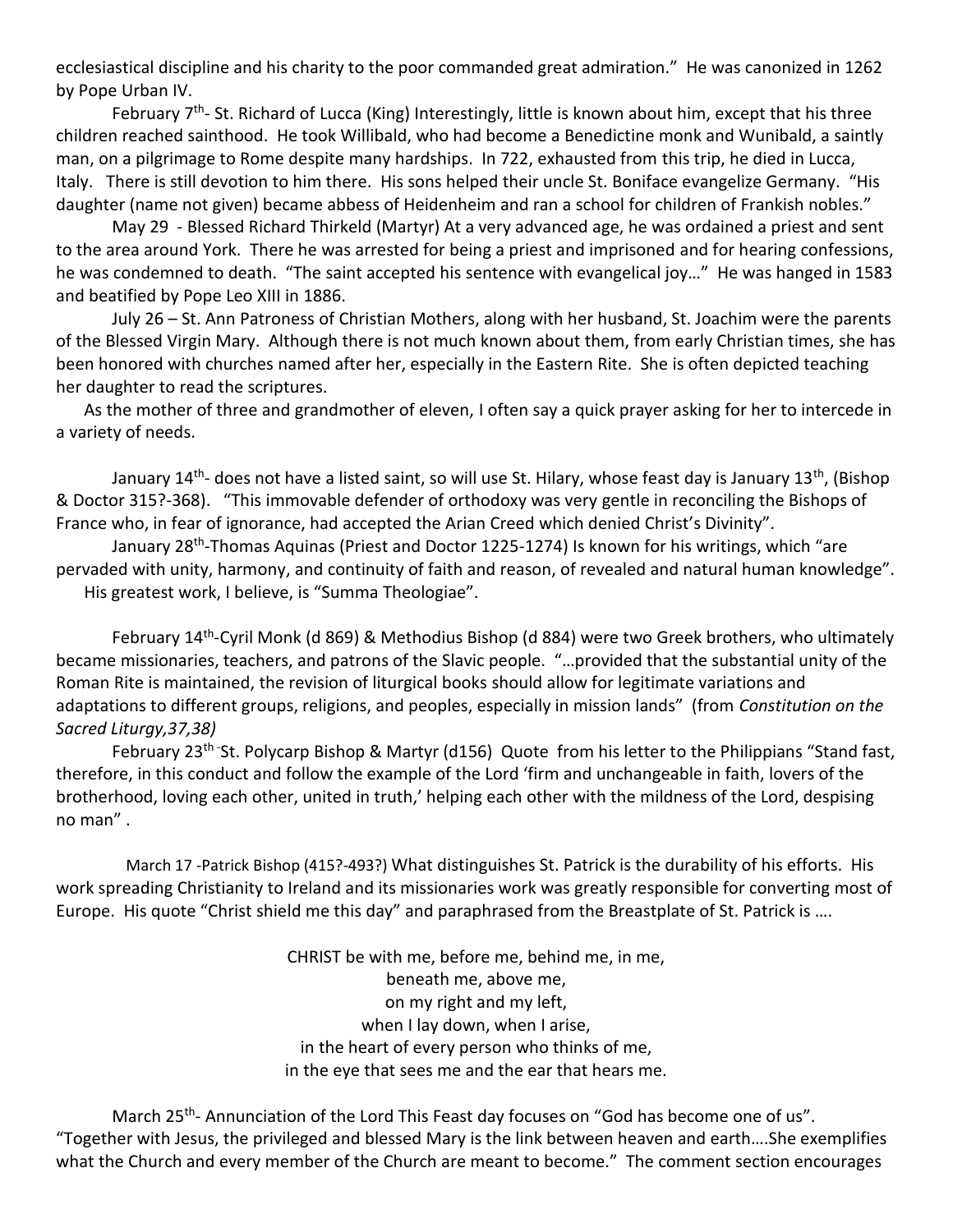us to realize what marvelous creatures we all are through divine grace, Gods freely given love for us and divine design. From the Quote "Enriched from the first instant of her conception with the splendor of an entirely unique holiness" …..she is heralded as "full of grace".

April 2<sup>nd</sup>- optional Francis of Paola Hermit (1416-1507) Though he wished to live a life of humble solitude, he was called to use his gifts of prophecy and performing miracles. While ministering to the King of France, he was able to restore peace between that country and Brittany and between France and Spain.

April 13<sup>th-</sup>Martin I pope & Martyr (d. 655) A heresy strongly supported by the Eastern Church that Christ had no human will was opposed by this saint. He died a torturous death and is remembered by the Orthodox Church as a "Glorious defender of the faith….sacred defender of divine dogmas, unstained by error …. ".

May 1<sup>st</sup> Joseph, the worker, Apparently in response to the Communists sponsored May Day for workers, Pius the XII instituted this feast day in 1955. "Humanity is like God, not only in thinking and loving,

but also in creating. ….thus, If you wish to be close to Christ,….'go to Joseph'." This Pope is quoted as saying "….No worker was ever more completely and profoundly penetrated by it (the spirit) than the foster father of Jesus..."

May 15-Isadore the Farmer, Husband (1070-1130) He is the patron of Madrid, Spain and the United States Rural Life Conference. He worked for a wealthy landowner outside Madrid for his whole working life. He married Maria De La Cabeza, who also became a saint. He was devout in attending Mass as often as possible, He communed with God from behind the plow each day, was known for a love of the poor and there are accounts of him miraculously supplying them with food. He was concerned about the proper treatment of animals. He was canonized in 1692 with Ignatius of Loyola, Francis Xavier, Teresa of Avila, and Philip Neri, all Spaniards.

June 1, Memorial Justin, Martyr (d.165) "..He never ended his quest for religious truth, even when he converted to Christianity, after years of studying various Pagan philosophies." He was beheaded for his adherence to the Christian religion. A quote from his Dialogue Trypho 3 "Philosophy is the knowledge of that which exists, and a clear understanding of truth; and happiness is the reward of such knowledge and understanding".

June 13, Anthony of Padua, Priest & Doctor (1195-1231) God called him to religious life although he could have lived as a wealthy man. He first joined the Augustinians in Lisbon, then wishing to be a Martyr joined the Franciscans, due to illness, we went to Italy and was stationed in a small hermitage, where he prayed, read scriptures, and performed menial tasks. Eventually, he was asked to give a sermon, after which he was recognized as a learned scholar and was the first to teach theology to the other friars. He also wrote sermon notes for other preachers. He died in Padua in 1231, was canonized less than a year later and was declared a Doctor of the church in 1946.

July 1, Junipero Serra, Priest (1713-1784) A Spaniard and Franciscan, Brother Serra studied, taught, and preached on theology until his desire to work with the natives of the New World brought him to Central Mexico and the Baha Peninsula. He worked in that area for 18 years, and even though he was plagued with pain in his left leg, he left and went on to establish nine missions in California. His "Regulation" for the protection of Native Americans and the missions was the basis for the first significant legislation in California a "Bill of Rights" for Native Americans.

At his beatification St. Pope John Paul II proclaimed, Serra "was well aware of their (Native Americans) heroic virtues…..and sought to further their authentic human development on the basis of their newfound faith…".

Stay with me, Lord, for You are my life, and without You, I am without fervor.

Stay with me, Lord, for You are my light, and without You, I am in darkness.

Stay with me, Lord, to show me Your will.

**St. Pius of Pietrelcina** from his prayer "Stay with me, Lord"

Stay with me, Lord" St. Plus of Pletrelcina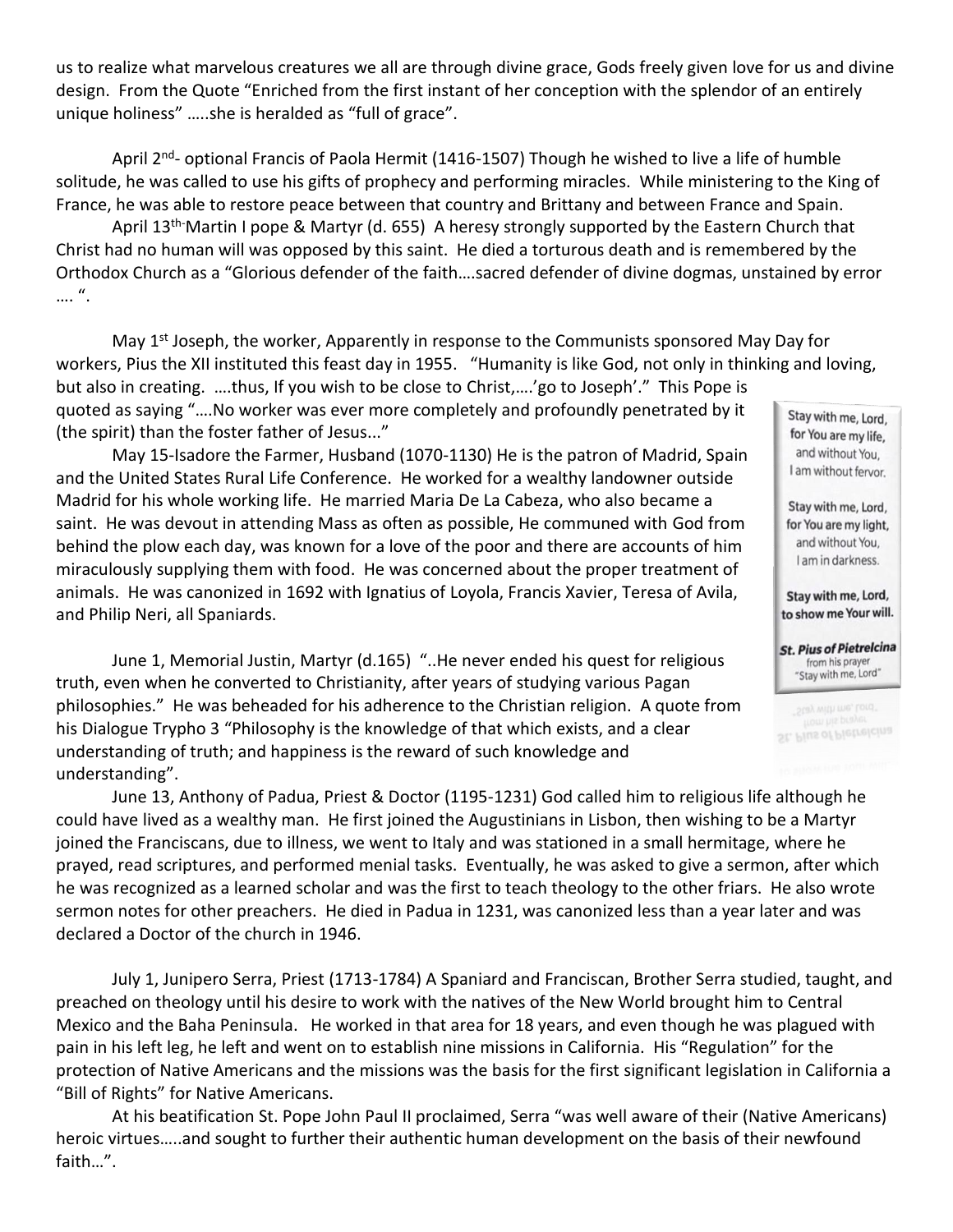July 15, Bonaventure, Bishop and Doctor (1221-1274) As a youth, he was cured of a serious illness through the prayers of Francis of Assisi and was baptized by him. He wrote the saints biography and other works defending and explaining the ideals of the Franciscan way of life. "Bonaventure...rose to the heights of mysticism while yet remaining an active teacher and preacher, one beloved by all who met him"

August 1, Alphonsus Liguori, Bishop and Doctor (1696-1787) At the age of 16, he received a doctorate of both canon and civil law by acclamation. He soon gave up the practice of law and was ordained a priest. He founded the Redemptorist congregation in 1732. "He concentrated his pastoral efforts on popular (parish) missions, hearing confessions, and forming Christian groups." Pope Pius XII declared him patron of moral theologians in 1950.

August 15 Solemnity Assumption of the Blessed Virgin Mary On November 1, 1950, Pope Pius the XII declared she "…having completed the course of her earthly life, was assumed body and soul to her heavenly glory." Homilies on this subject can be found going back to the sixth century.

From (*Dogmatic Constitution on the Church 68*), "In the bodily and spiritual glory which she possesses in heaven, the Mother of Jesus continues in this present world as the image and first flowering of the church as she is to be perfected in the world to come. Likewise, Mary shines forth on earth, until the day of the Lord shall come (cf Peter3:10), as a sign of certain hope and comfort for the pilgrim people of God"

September 1, Gregory the Great, Pope and Doctor (540?-604) As Pope,"…he removed unworthy priests from office, forbade taking money for many services, and emptied the Papal Treasury to ransom prisoners…and to care for persecuted Jews, as well as victims of plague and famine." He was skilled at applying the daily Gospel readings to the needs of his listeners. Along with Augustine, Ambrose, and Jerome, he is considered one of the key Doctors of the Western Church.

September 15 – Memorial Our Lady of Sorrows-From the *Sab*at *Matar* "at the cross her station keeping/stood the mournful Mother weeping/Through her heart, His sorrow sharing/all His bitter anguish bearing/now at length the sword has passed".

October 1, Therese of the Child Jesus, Virgin and Doctor (1873-1897) In the Carmelite Convent, she did menial tasks with great love and with faith that they would help save souls and bless priests. She wrote "I want to spend my heaven doing good on earth." Pope John Paul II canonized her in 1977 and in 2015 her parents, Louis Martin (1823-1894) and Zelie (1831-1877) Guerin. They share this feast date with their daughter. Louis worked as a jeweler and watchmaker; Zelie made Point d'Alcenon by hand and ran a successful shop. They lived devout lives, each having wanted to enter religious life before marrying, but for different reasons this was not to be. Four of their children died in infancy and each of their five remaining daughters joined religious communities. They believed God was with them through all of the joys and trials of their lives. St. Therese wrote "God gave me a Father and Mother more worthy of heaven than earth".

October 15, Memorial Teresa of Jesus, Virgin and Doctor (1515-1582) The gift of God to her was that she was a contemplative woman and active reformer. She entered the Carmelites, despite her father's objection. "She was ….beautiful, talented, outgoing, adaptable, affectionate, courageous, enthusiastic…totally human." She sought to reform the Carmelite Order, established half a dozen new monasteries, and was at times misunderstood, misjudged and opposed. Toward the end of her life she exclaimed "Oh, my Lord! How true it is that whoever works for you is paid in troubles! And what a precious price to those who love you if we understand its value. " She wrote *The Way of Perfection and the Interior Castle.*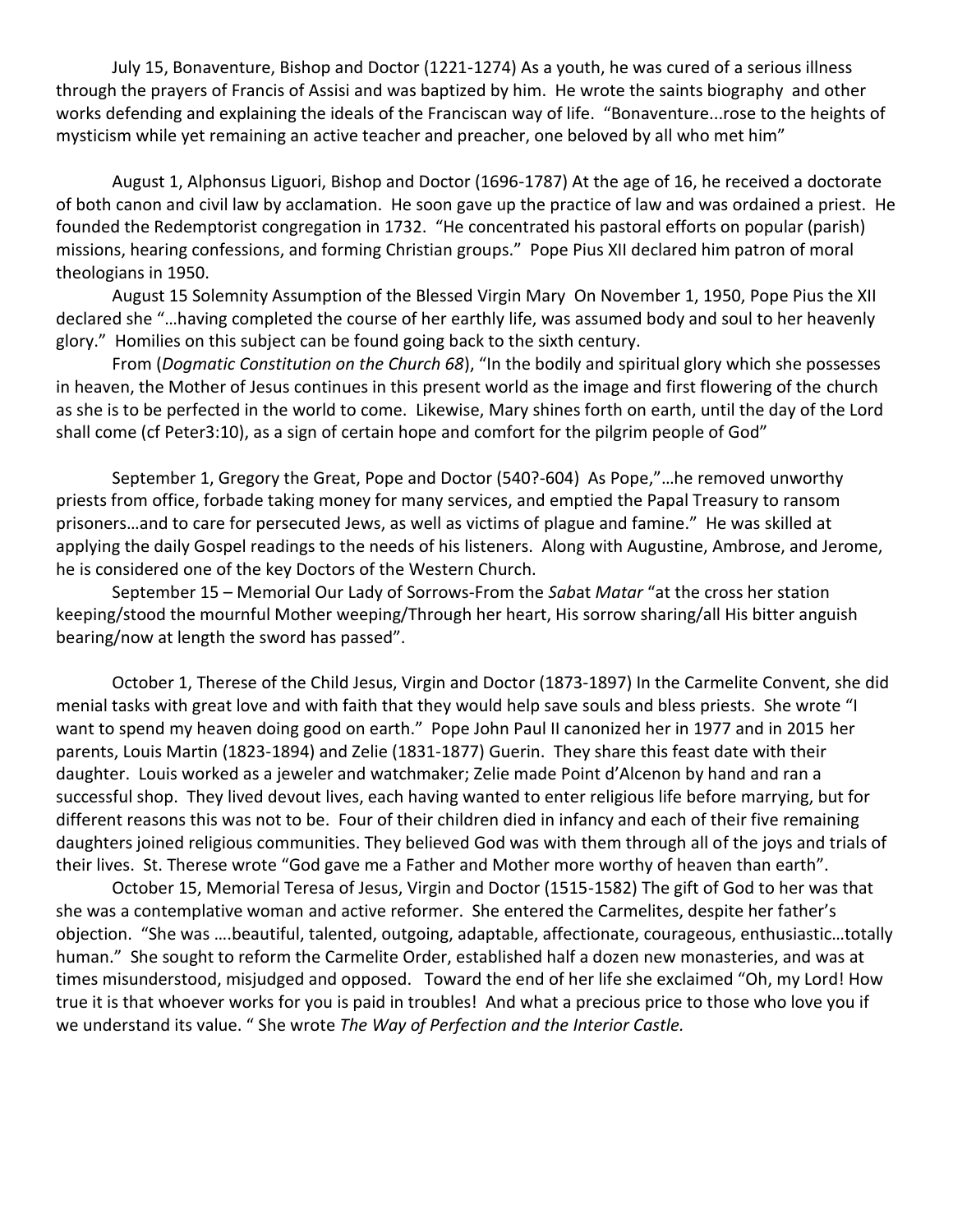

 November 1, Solemnity ALL SAINTS DAY, Pope Boniface the IV gathered up all the bones of the martyrs to be found and buried them under the Pantheon, which had previously been a Roman temple dedicated to all their gods. He then rededicated it as a Christian Church. Later, when Christians were free to worship, the Church acknowledged other paths to sanctity. The first papal canonization was in 993. Over the last 500 years, the current lengthy process for this was developed. The article concludes with quotes from (Revelations 7, 9, 14). (Worthy of note is that the next day is the feast of ALL SOULS DAY.)

November 15, Albert the Great Bishop and Doctor (1206-1280) "was a curious, honest and diligent scholar… With the goal of making all knowledge available in Latin, the Dominican wrote about natural science, logic, rhetoric, mathematics, astronomy, ethics, economics, politics, and metaphysics." Albert taught St. Thomas Aquinas his own understanding of the works of Aristotle. "… Aquinas developed his synthesis of Greek wisdom and Christian theology."

December 1, Blessed Charles De Foucauld Priest and Hermit (1858-1916) After a career in the French army and a time of living with his mistress Mimi, he joined a Trappist Monastery in France and later transferred to one in Syria. He was ordained a priest in 1901 and beatified in 1905. One of his important accomplishments was a dictionary and a translation of the gospels from Tuareg-French and from French-Tuareg for the people of Algeria. The five religious congregations that drew on his "peaceful, largely hidden yet hospitable life" are Little Brothers of Jesus, Little Sisters of the Sacred Heart, Little Sisters of Jesus, Little Brothers of the Sacred Heart, and Little Sisters of the gospel.

December 17, Hildegarde of Bingen Virgin and Doctor (1098-1179) Since there was not any Dec. 15<sup>th</sup> Saint listed, I chose this one close to that date, because my mother's name was Hilda. (I now presume it is St. Hilda.) Hildegarde was an abbess, artist, author, composer, mystic, pharmacist, poet, preacher, and theologian. Like so many of the saints, whose lives are outlined in this work, she was born into a noble and/or a wealthy family. She was granted visions from the age of three, which she describes in *Seivias, Merits of Life, and Book* 



*of Divine Works.* Controversy followed her because she moved her monastery even though The Monks disapproved, she allowed an excommunicated young man to receive the last sacraments, she challenged the Cathars for their beliefs, and confronted the Emperor "for supporting at least three antipopes".

"…Virtuous living reduces the estrangement from god and others that sin causes", and "In the year 1141...a fiery light, flashing intensely, came from the open vault of heaven and poured through my whole brain…" are quotes from the mystic Hildegarde.

Let's keep praying for each other as we all travel on this journey to the other side with

the **Bible** for our recipe book,

the **Commandments** for flashing lights,

the **Beatitudes** for street signs,

and an amazing array of aids from Christianity in case we decide to take a different route for a while or a detour on our own.